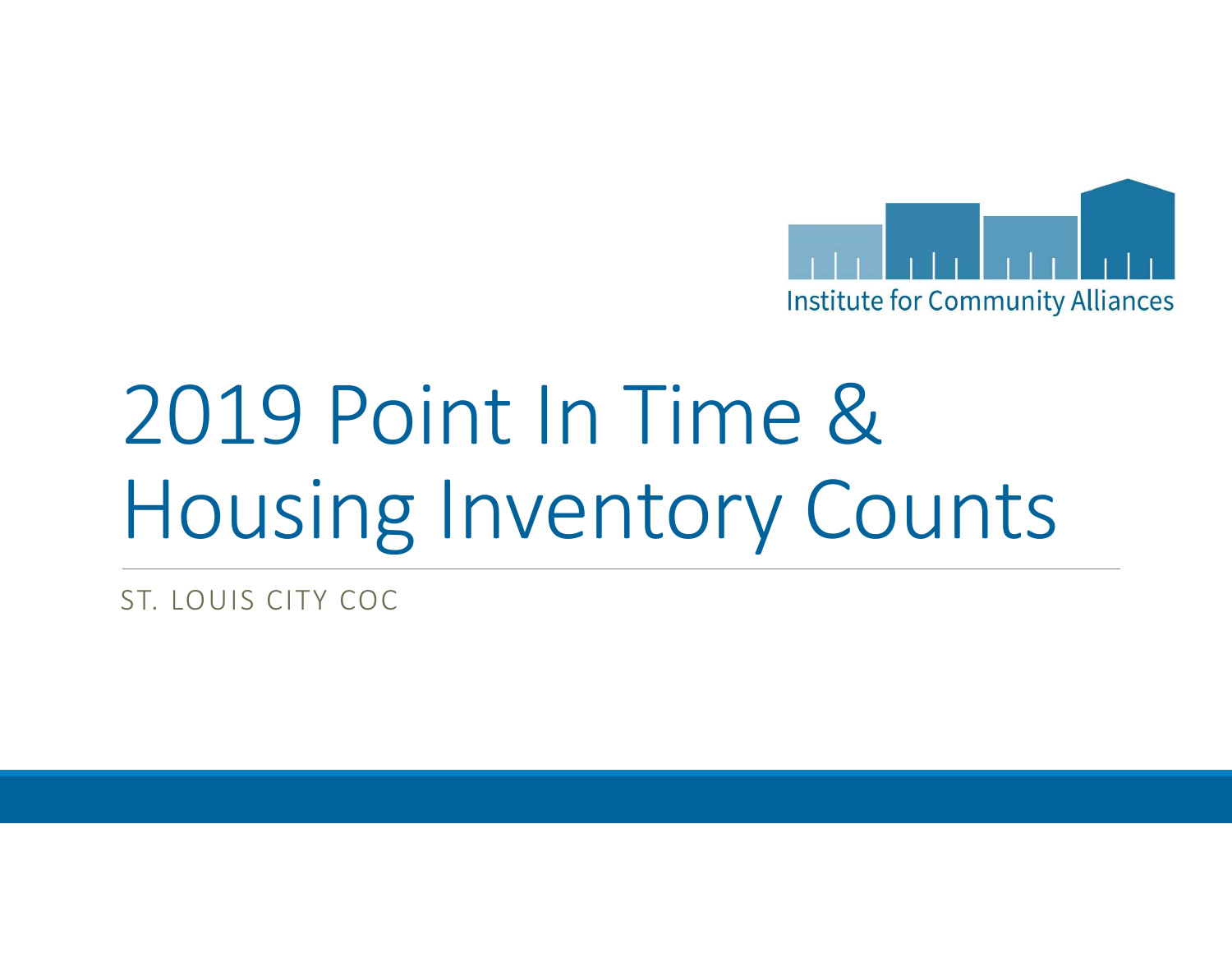#### **Housing Inventory Count** Overview

The Housing Inventory Count (HIC) is a point-in-time inventory of provider programs within a Continuum of Care that provide beds and units dedicated to serve persons who are homeless, categorized by five Program Types:

- Emergency Shelter
- Transitional Housing
- Rapid Re-housing
- Safe Haven
- Permanent Supportive Housing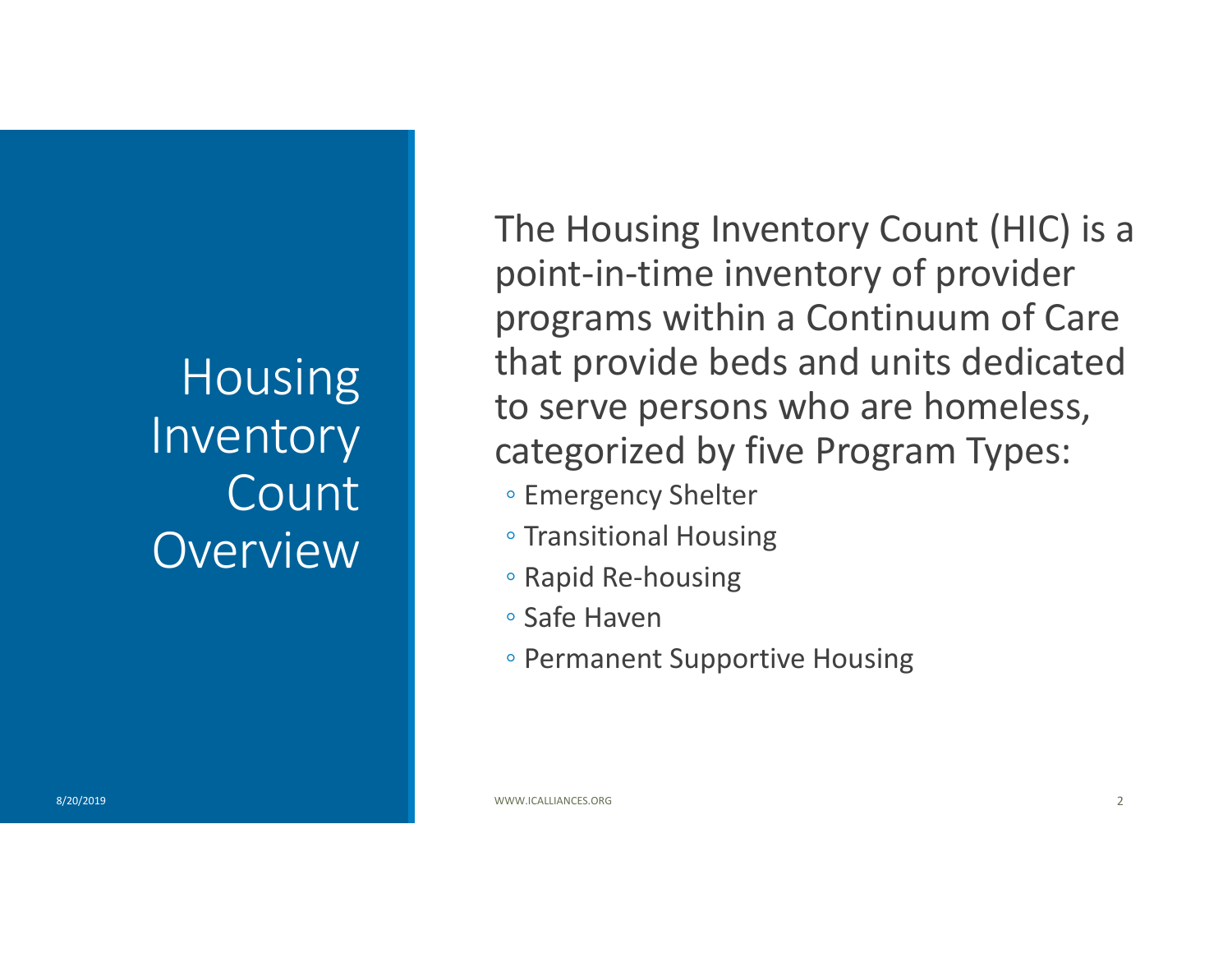

## Emergency Shelter Beds



| 8/20/2019 | WWW.ICALLIANCES.ORG |  |
|-----------|---------------------|--|
|           |                     |  |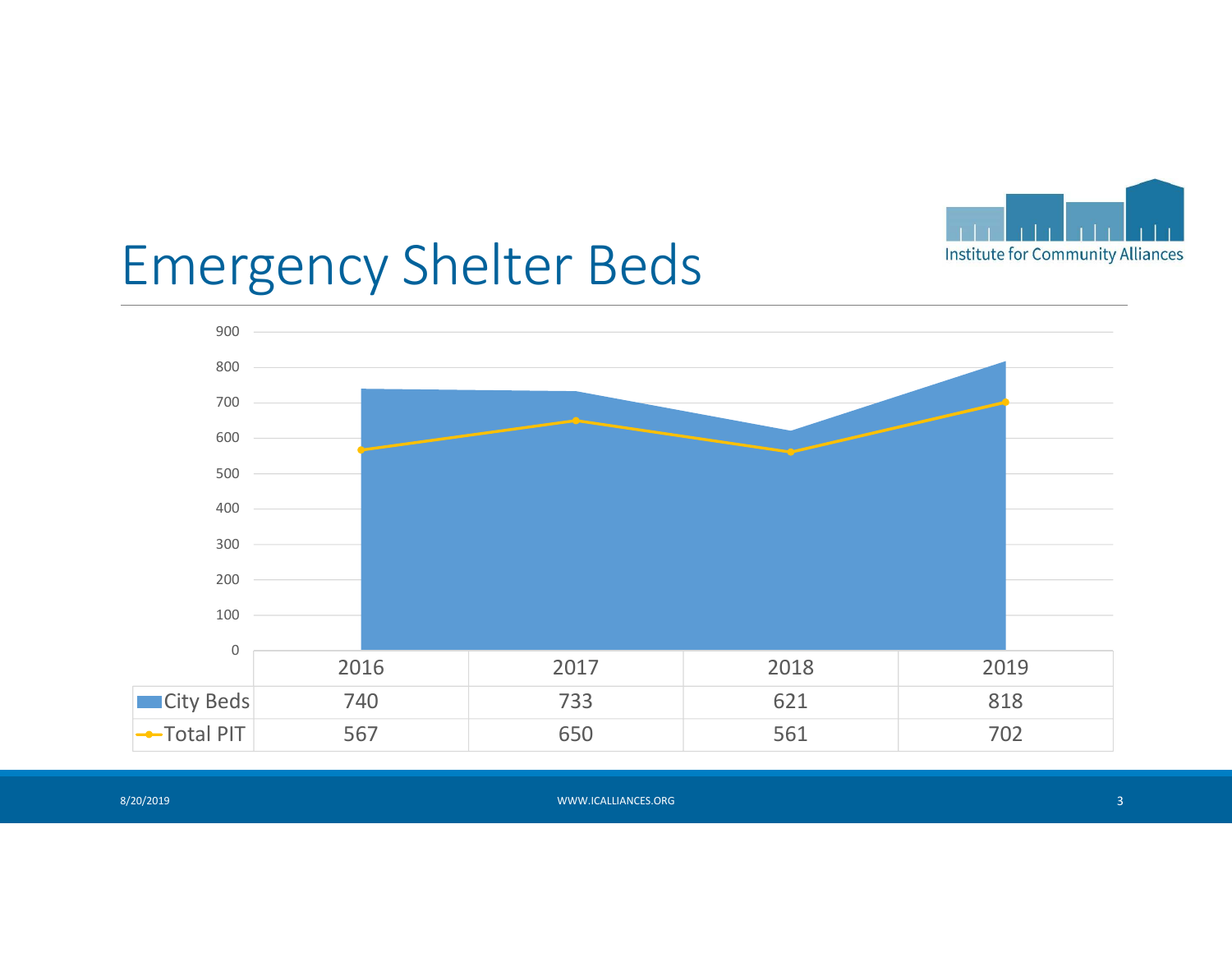#### Explanation of Changes

#### $\bullet$  +130 beds

• Due to weather during the night of the PIT Count, several churches and community organizations opened their doors temporarily as shelters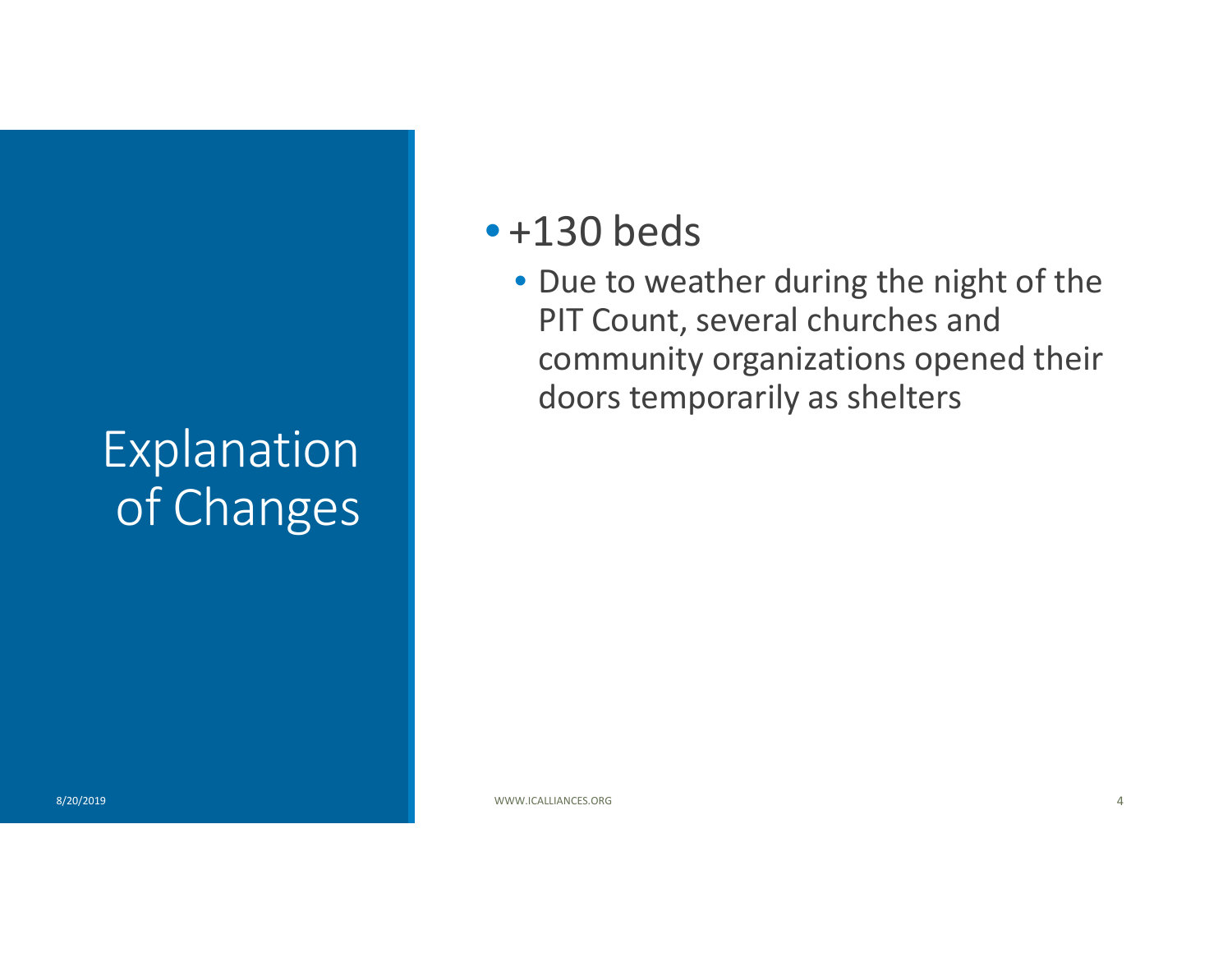

## Transitional Housing Beds

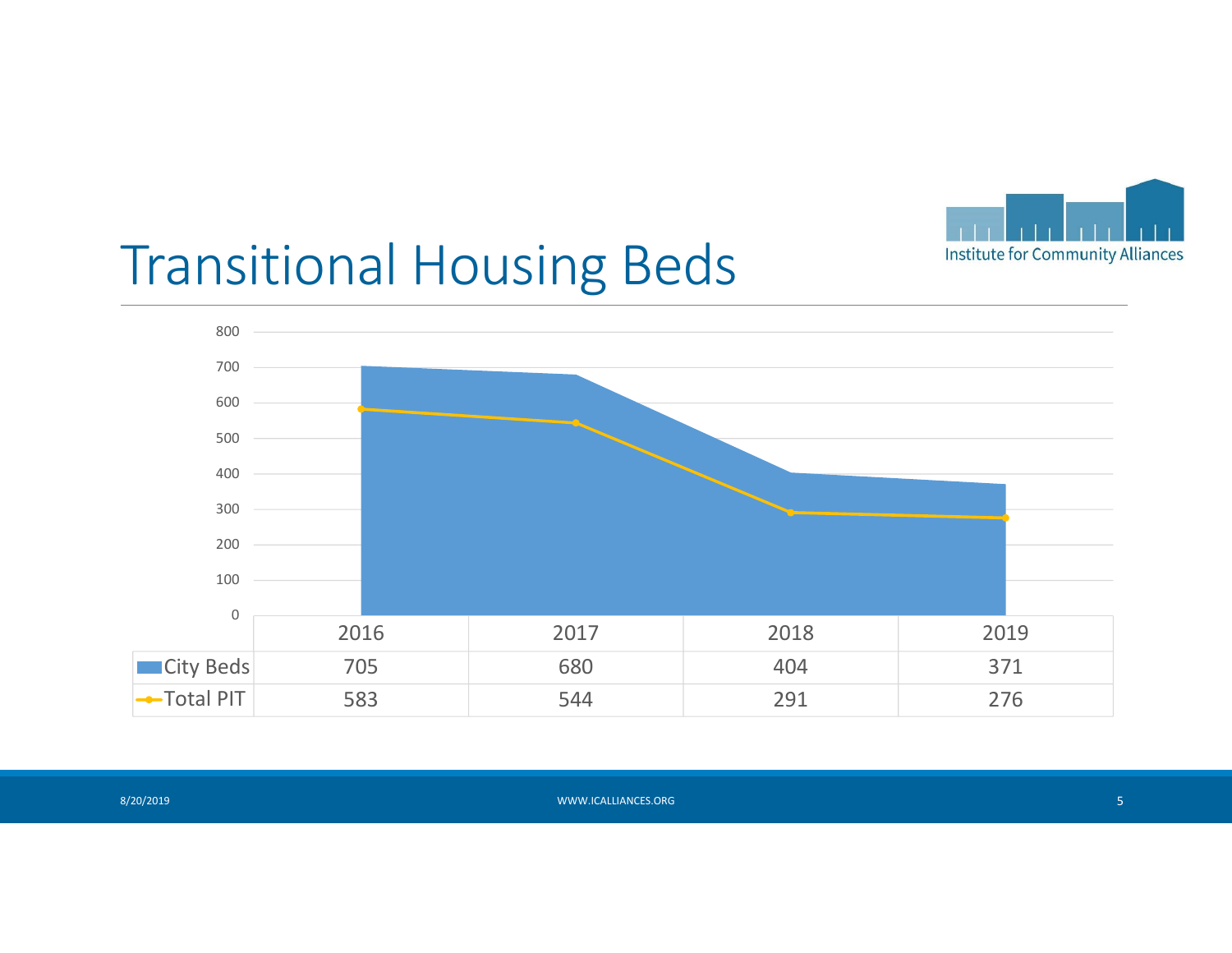#### Explanation of Changes

#### • St. Louis City CoC: -33 beds

• In 2018, Hope House was still in the process of closing, so some of their beds counted as TH on the HIC.

 WWW.ICALLIANCES.ORG $\epsilon$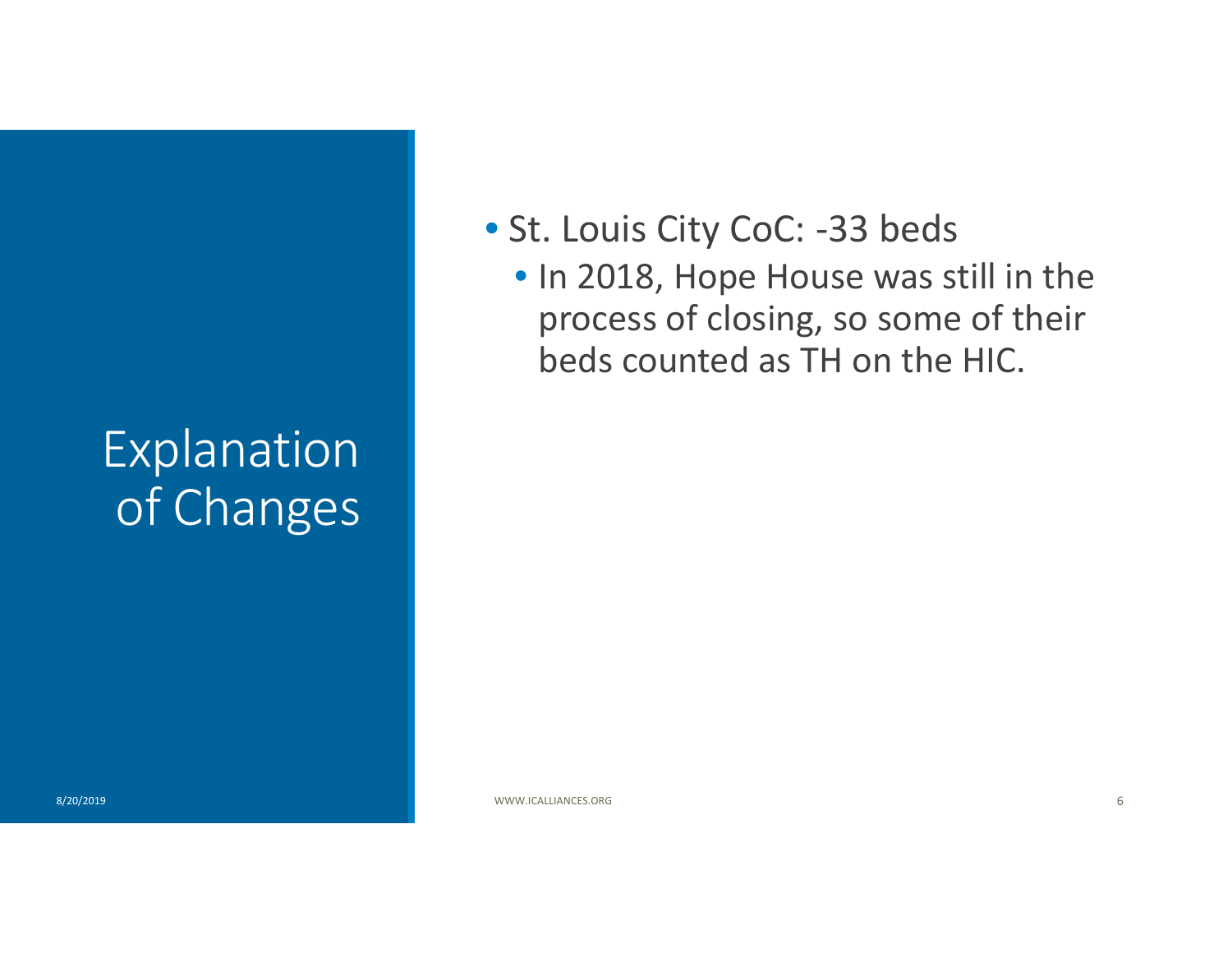

### Rapid Rehousing Beds



| 8/20/2019 | WWW.ICALLIANCES.ORG |  |
|-----------|---------------------|--|
|           |                     |  |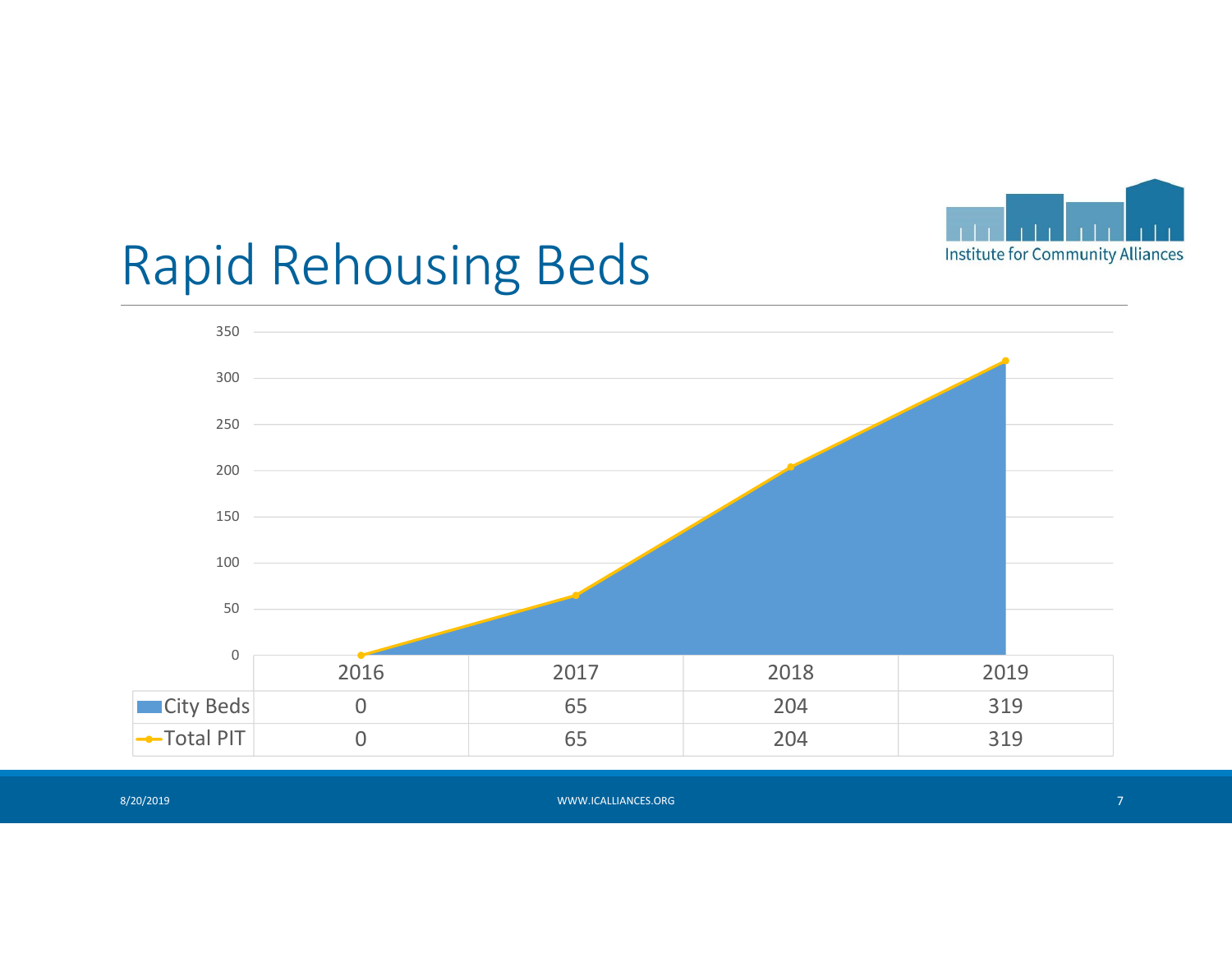#### Explanation of Changes

#### • St. Louis City CoC: +115 beds

- New Projects: DOORWAYS MHTF RRH, St. Patrick Center MHTF RRH
- St. Patrick Center Home Again gained 37 beds
- Gateway 180 RRH projects added 13 beds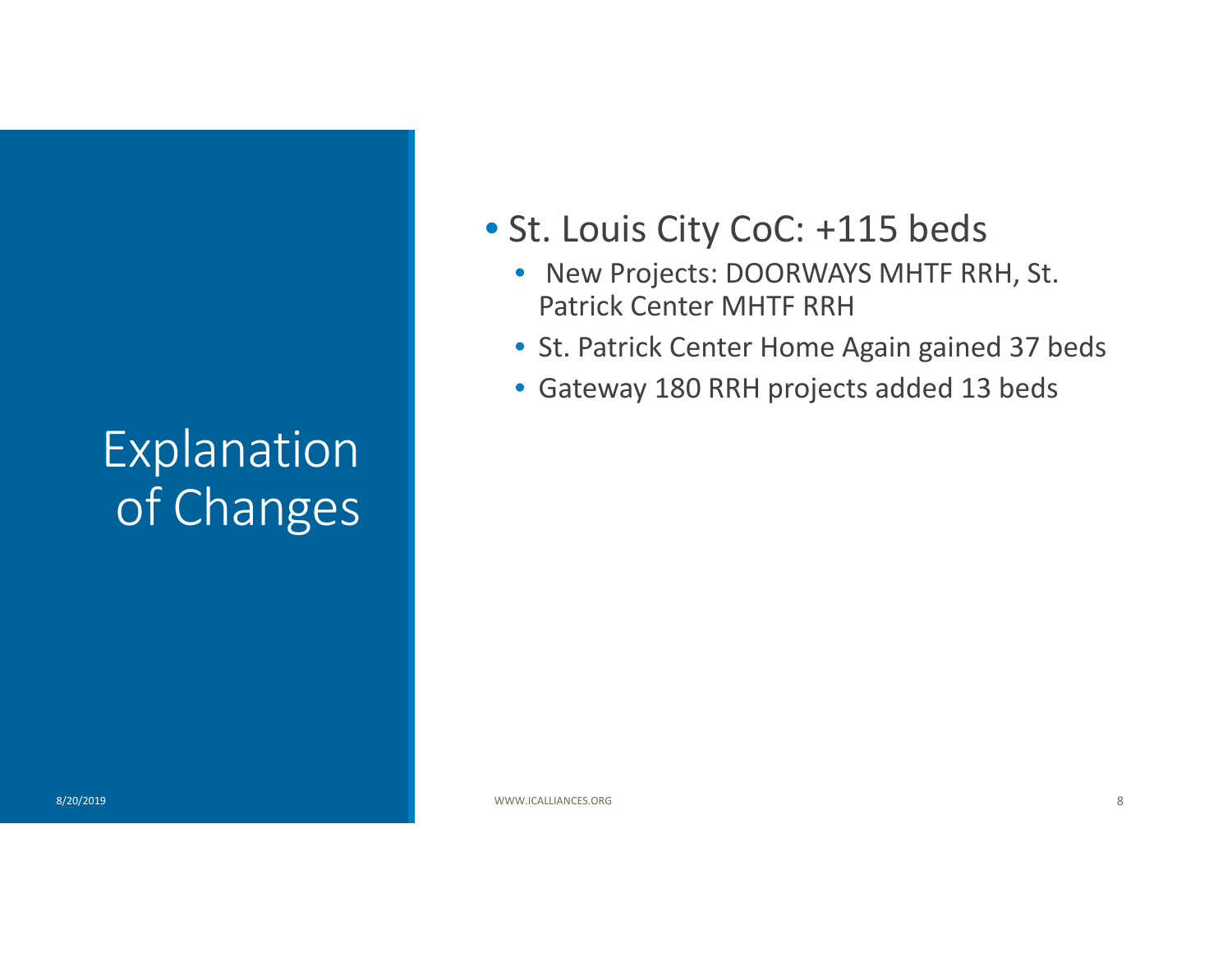

#### PSH Beds



| 8/20/2019 | WWW.ICALLIANCES.ORG |  |
|-----------|---------------------|--|
|           |                     |  |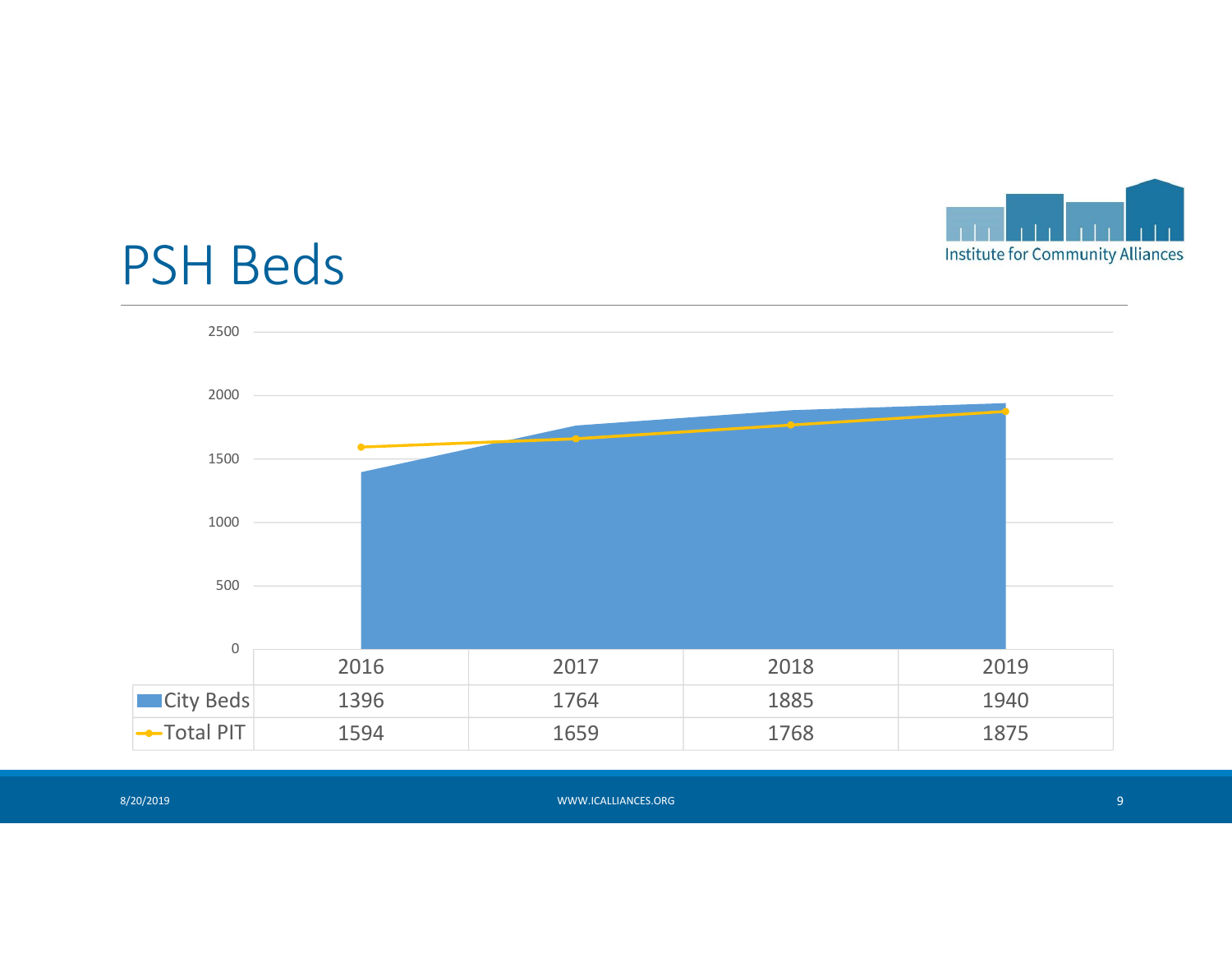#### Explanation of Changes

- St. Louis City CoC: +55 beds
	- HUD VASH added 89 beds between 2018 and 2019
	- Hope House had 65 fewer beds between 2018 and 2019
	- Other differences due to annual fluctuations for voucher PSH projects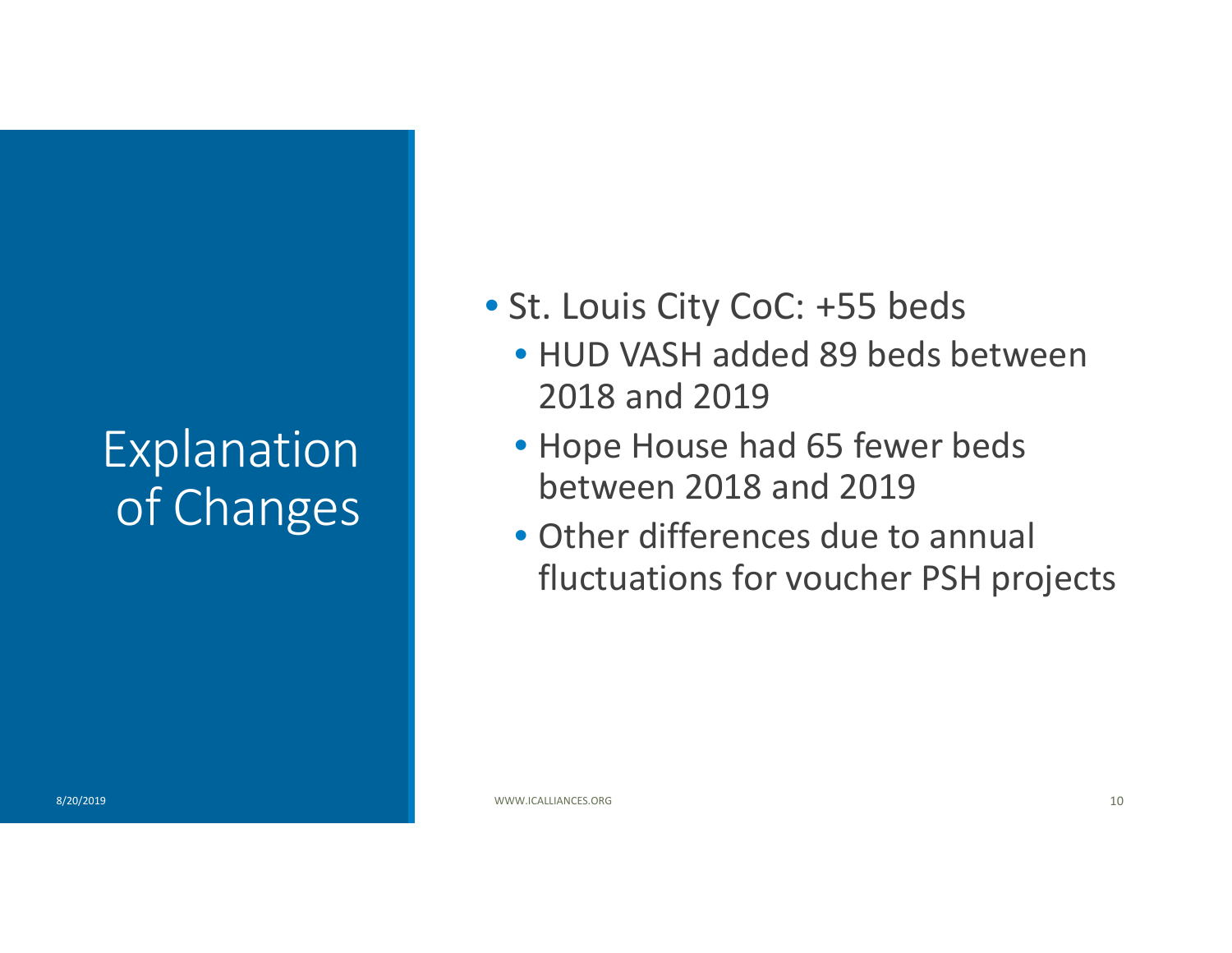

#### OPH Beds



| 8/20/2019 | WWW.ICALLIANCES.ORG | 11 |
|-----------|---------------------|----|
|           |                     |    |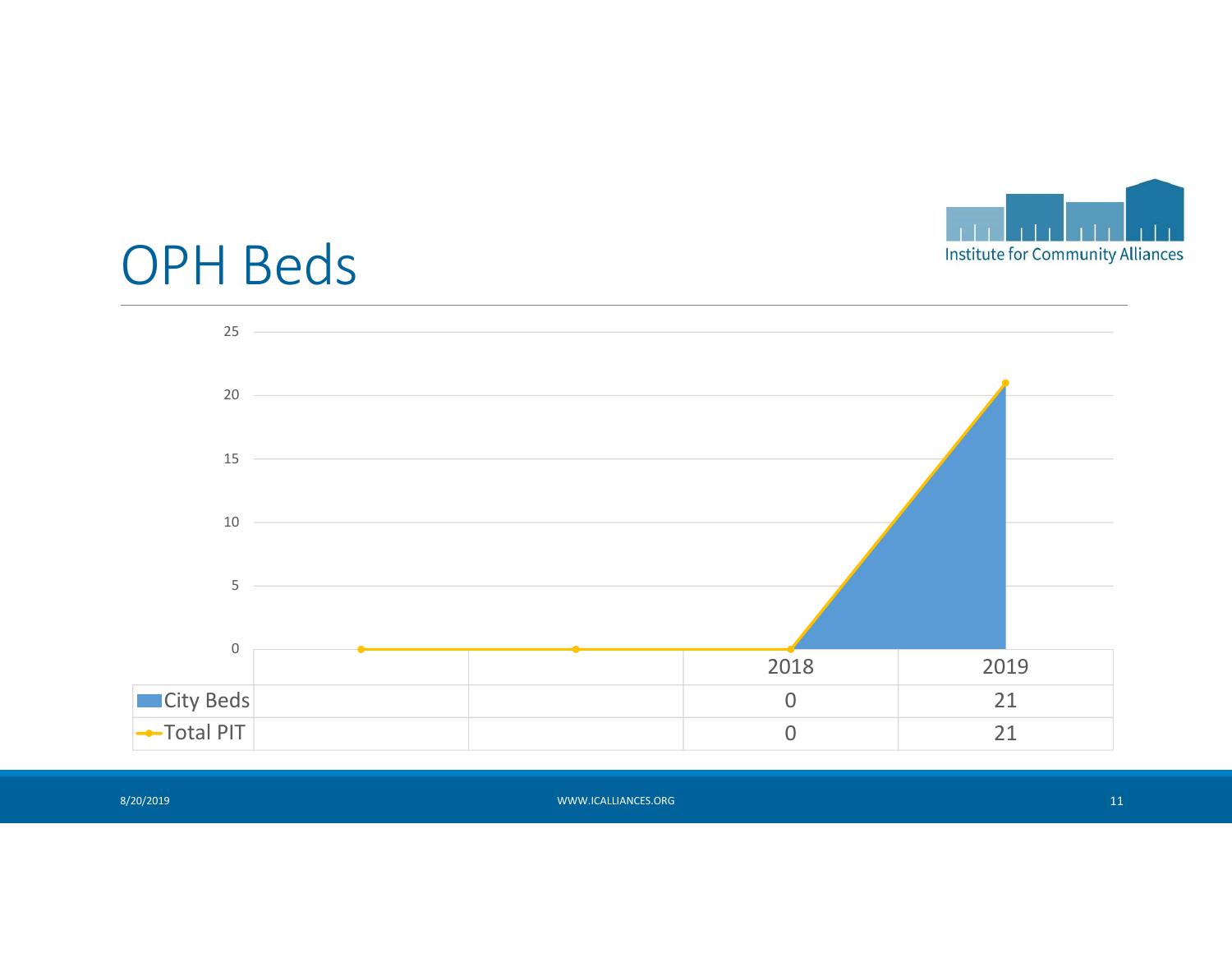#### Explanation of Changes

#### • St. Louis City CoC: +21 beds

 • Due to a funding change, Humanitri'sprogram changed the project type from RRH to OPH.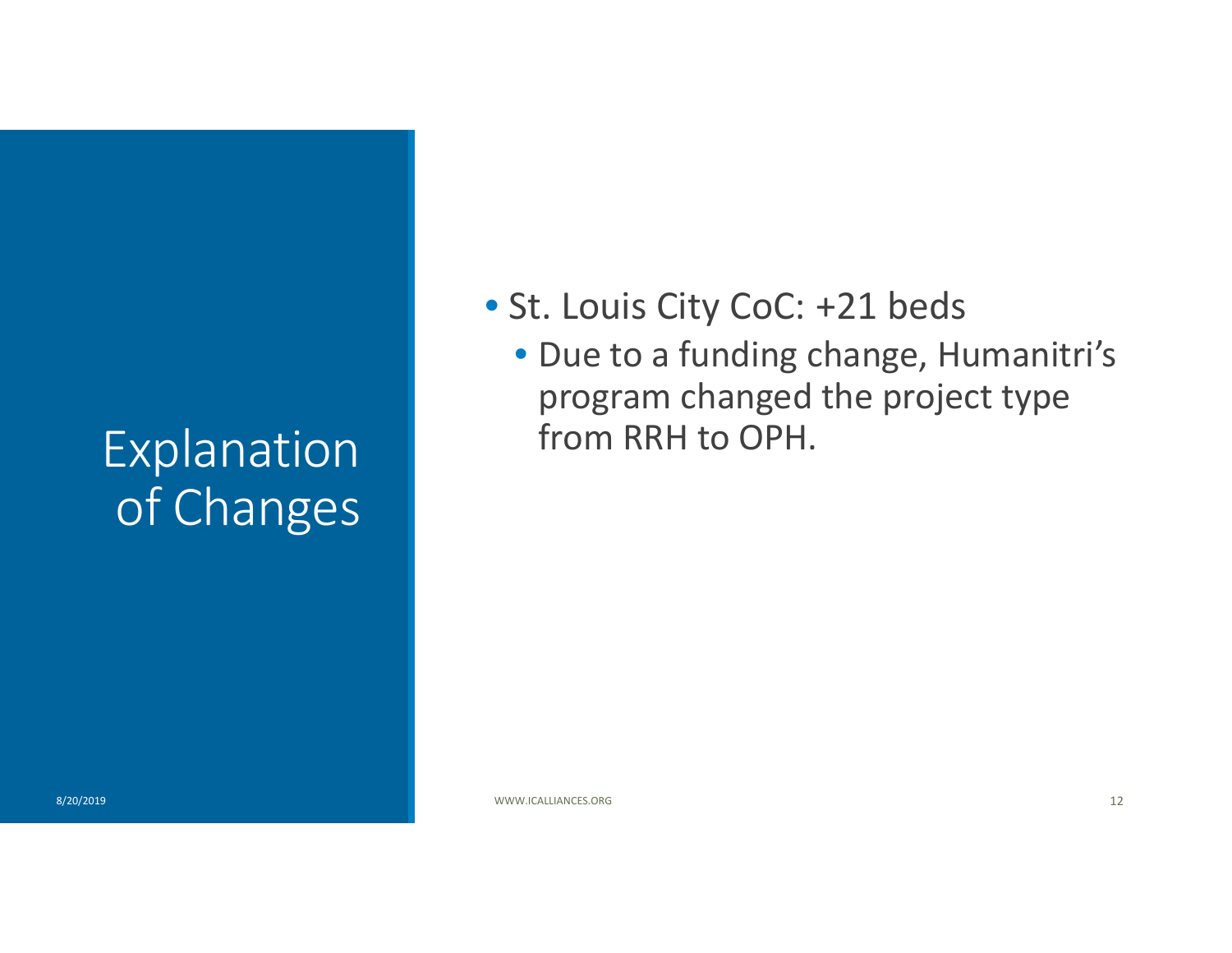

## Total Beds



| 8/20/2019 | WWW.ICALLIANCES.ORG | . . |
|-----------|---------------------|-----|
|           |                     |     |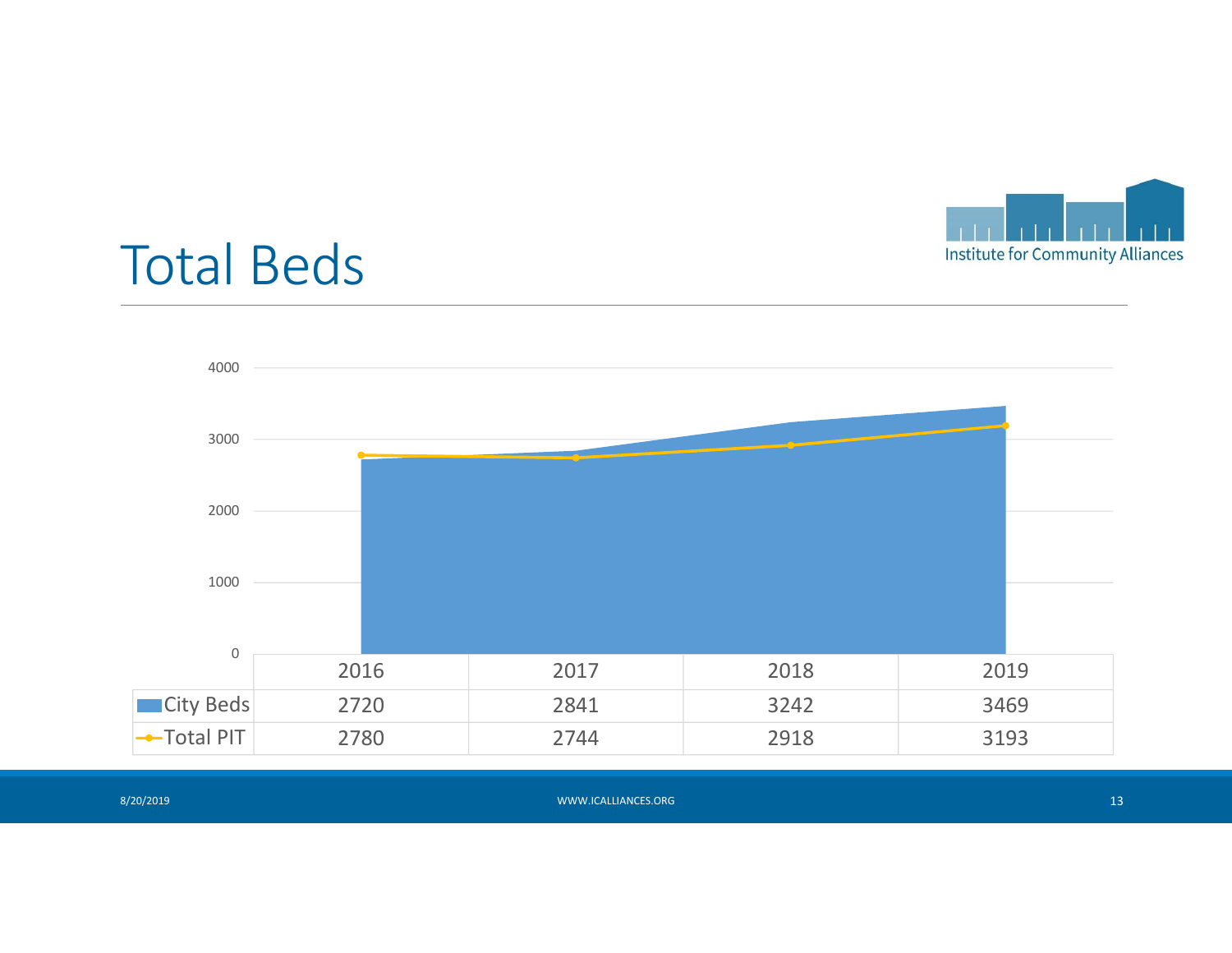

#### 2018-2019 Net Bed Change

|              | <b>ES</b> | <b>TH</b> | <b>RRH</b> | <b>PSH</b> | <b>OPH</b> | <b>Total</b> |
|--------------|-----------|-----------|------------|------------|------------|--------------|
| <b>Total</b> | $+130$    | $-33$     | $+115$     | $+55$      | $+21$      | $+288$       |

8/20/2019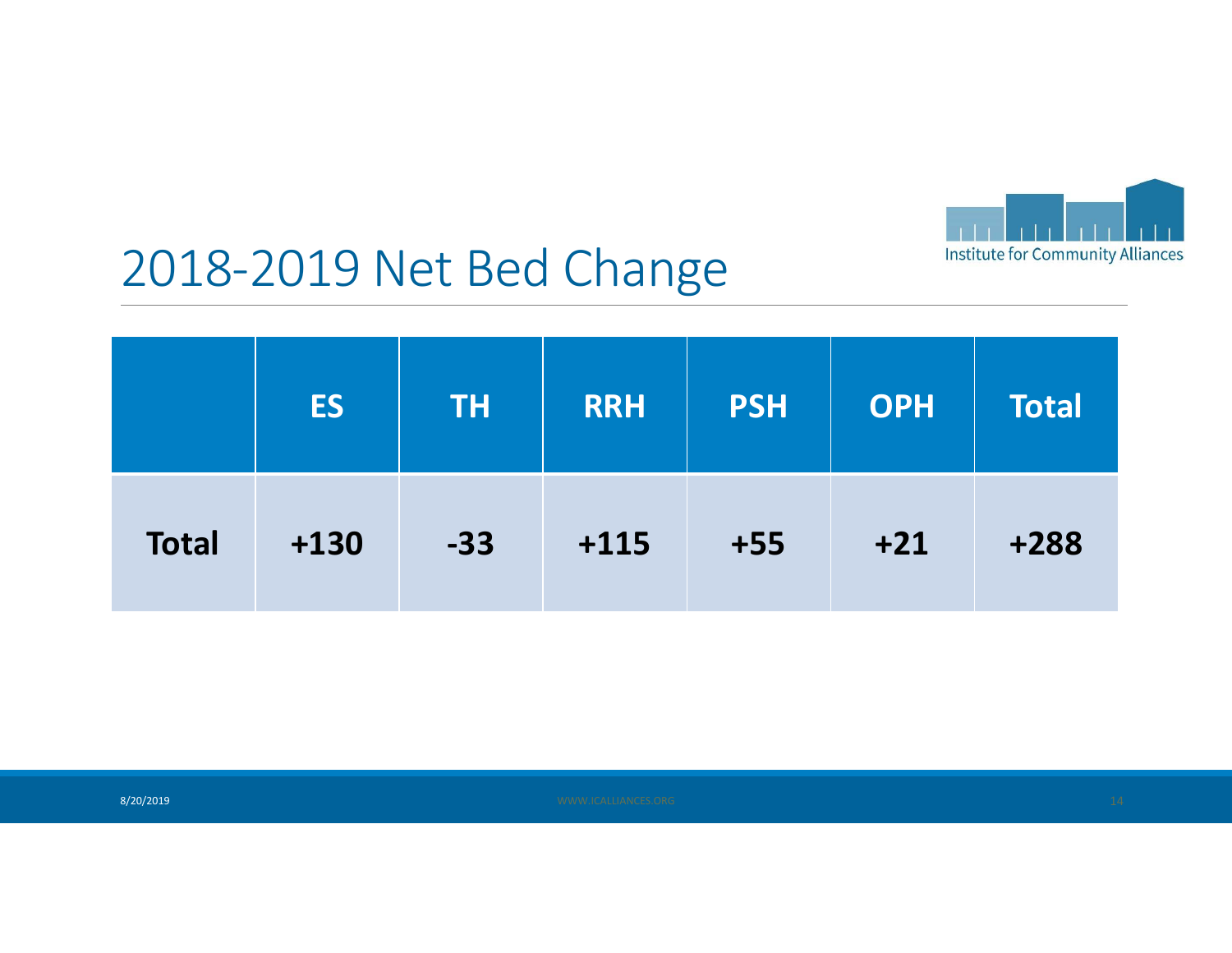

#### 2019 Bed Composition



8/20/2019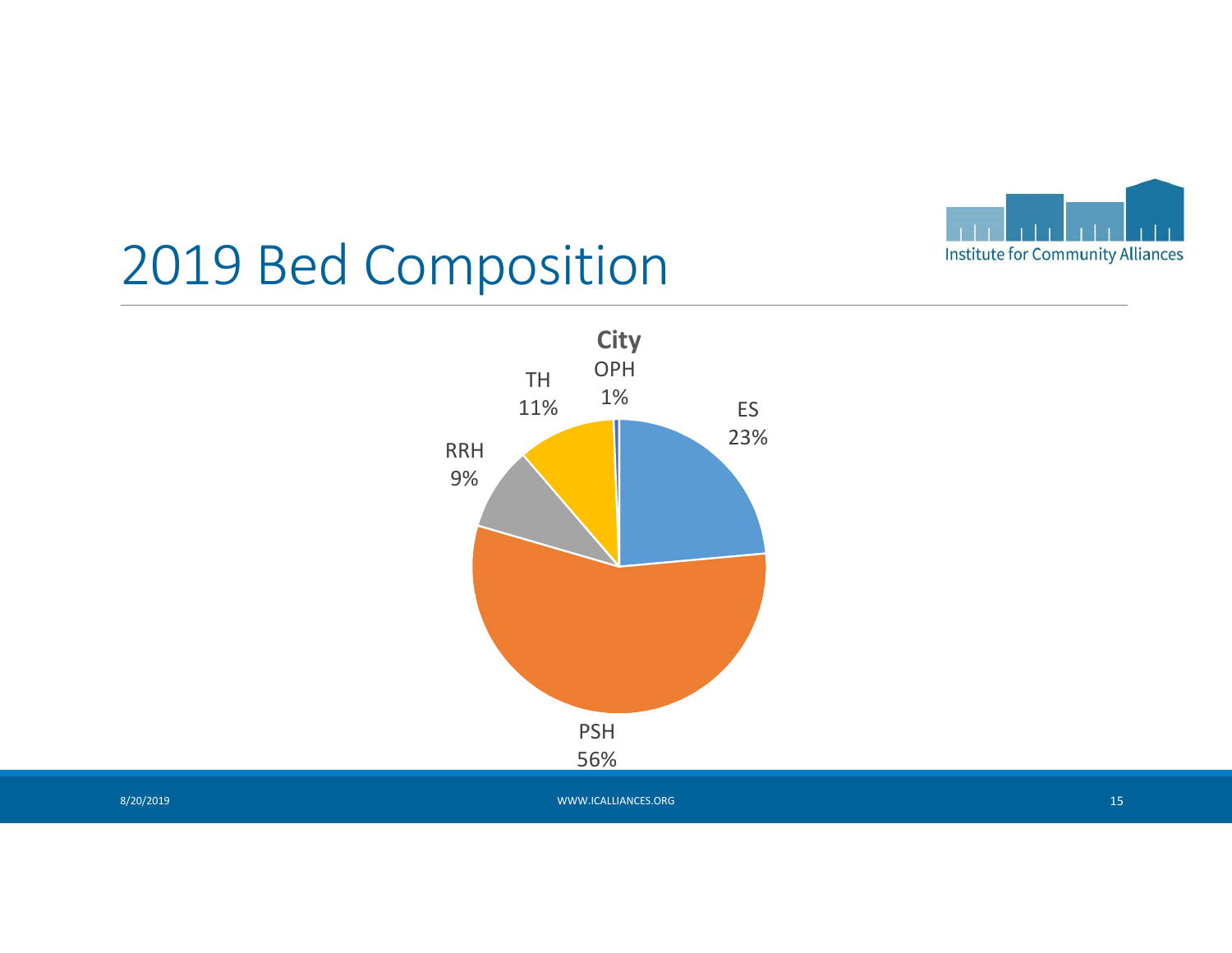

#### 2019 Utilization Rates

| <b>ES</b> | TΗ  | <b>RRH</b> | <b>PSH</b> | <b>OPH</b> | <b>Total</b> |
|-----------|-----|------------|------------|------------|--------------|
| 87%       | 88% | 100.0%     | 97.0%      | 100%       | 93%          |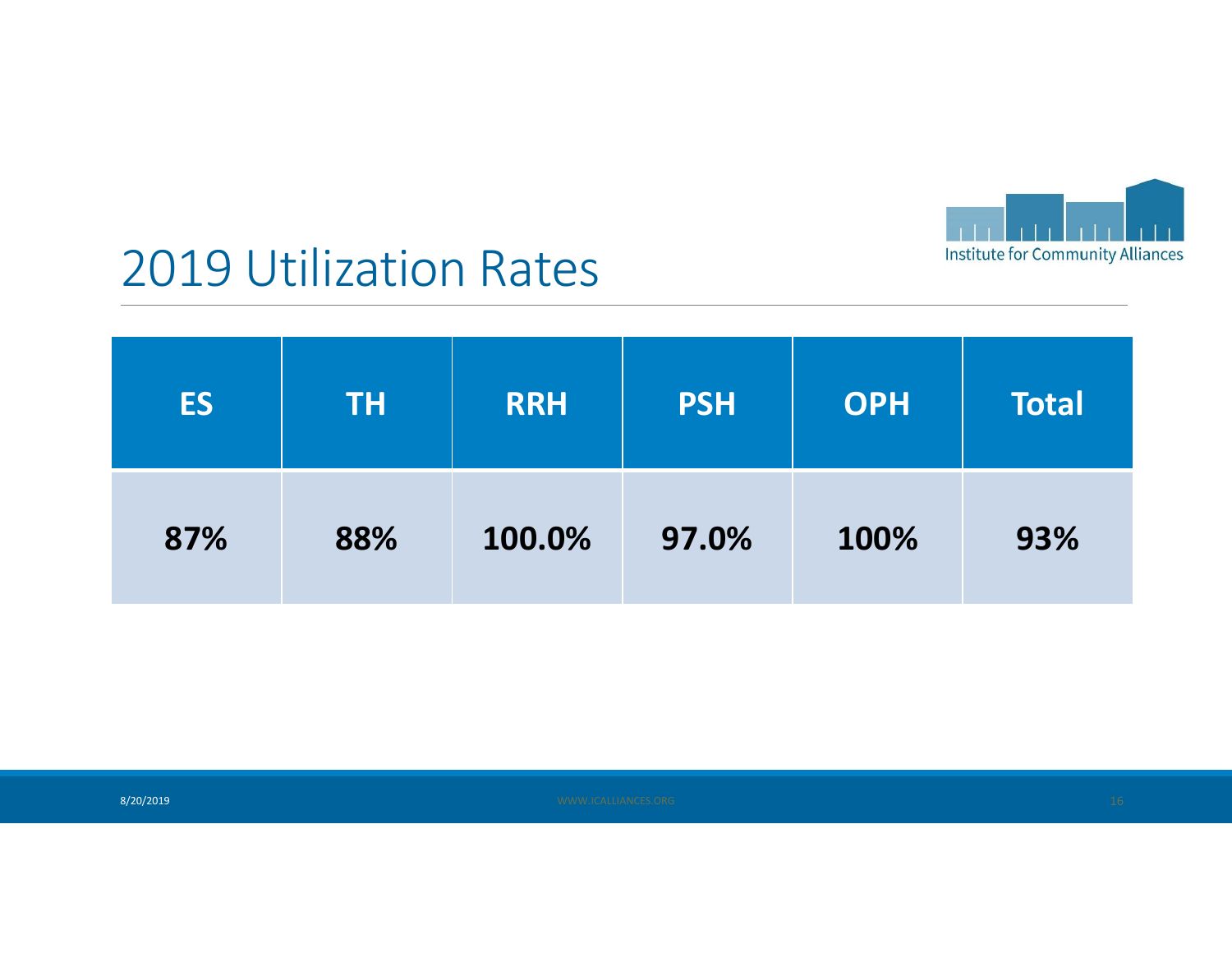

## Point in Time Count

2019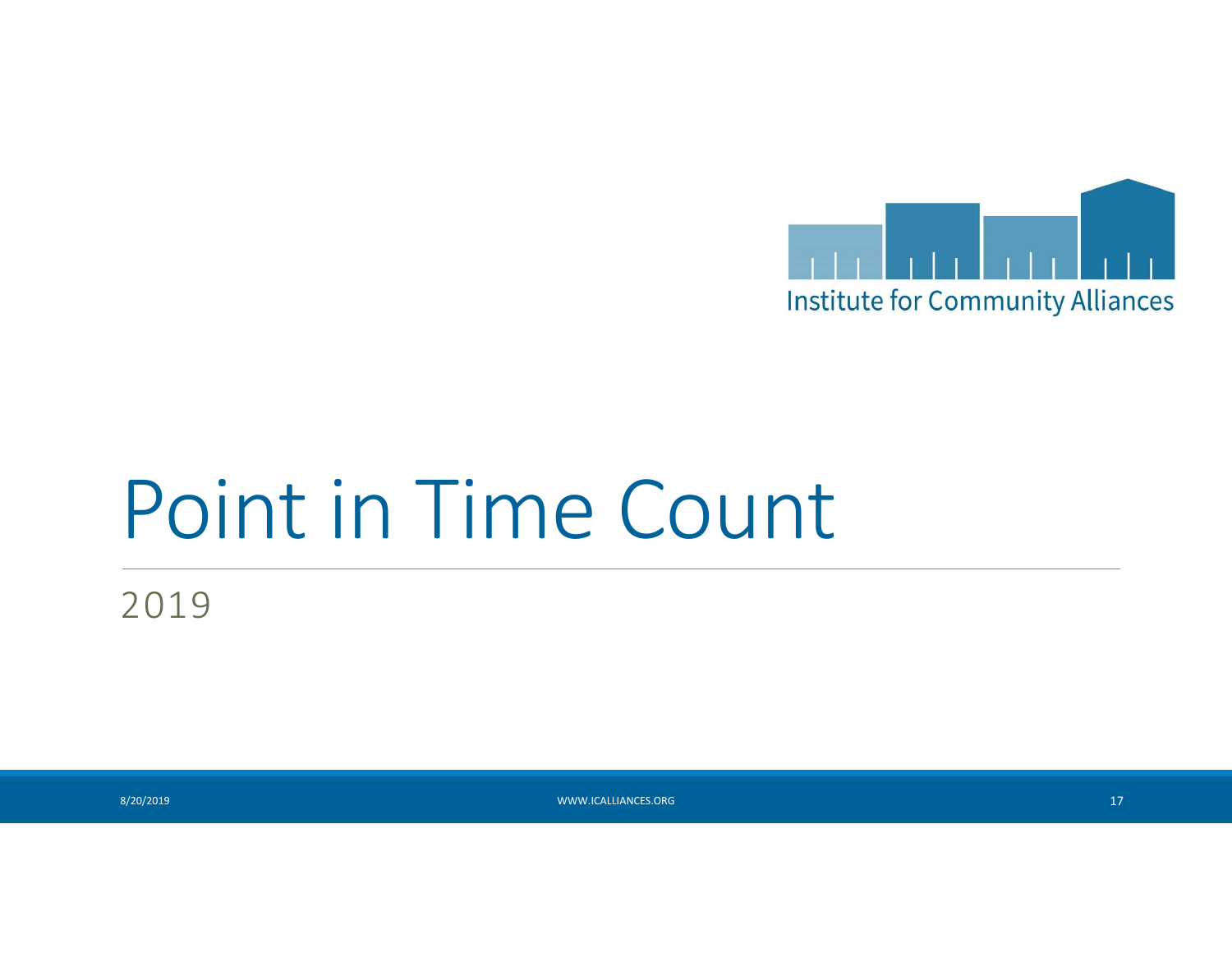#### Point in TimeOverview

- The Point-in-Time (PIT) count is a count of sheltered and unsheltered homeless persons on a single night in January. This year, the PIT Night was January 30<sup>th</sup>.
- HUD requires that each Continuum of Care (CoC) conduct an annual count of homeless persons who are sheltered in emergency shelter, transitional housing, and Safe Havens on a single night.
- CoC's must also conduct a count of unsheltered homeless persons every other year (odd numbered years).
- Each count is planned, coordinated, and carried out locally.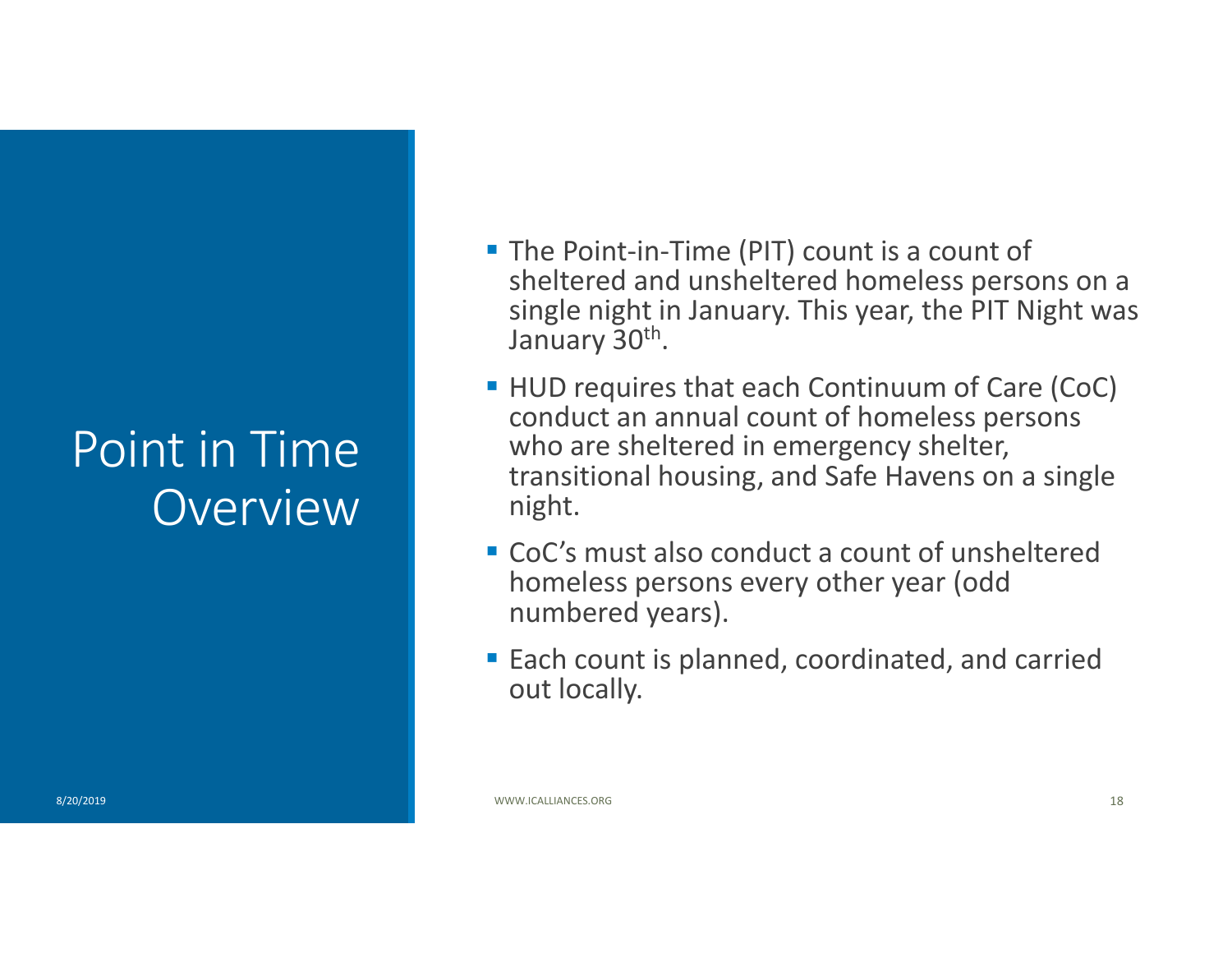

#### PIT Count 2019: Households

|                               | <b>ES (Year-Round</b><br>and Seasonal | <b>ES (Pop up or</b><br><b>Winter Op.)</b> | <b>TH</b>      | Street/<br><b>Unsheltered</b> | <b>Total</b> |
|-------------------------------|---------------------------------------|--------------------------------------------|----------------|-------------------------------|--------------|
| <b>Families with Children</b> | 58                                    | $\overline{0}$                             | 47             | $\overline{0}$                | 105          |
| <b>Adults Only</b>            | 328                                   | 192                                        | 154            | 53                            | 727          |
| <b>Unaccompanied Minors</b>   | $\overline{0}$                        | $\overline{0}$                             | $\overline{4}$ | $\overline{0}$                | 4            |
| <b>Total Households</b>       | 386                                   | 192                                        | 205            | 53                            | 836          |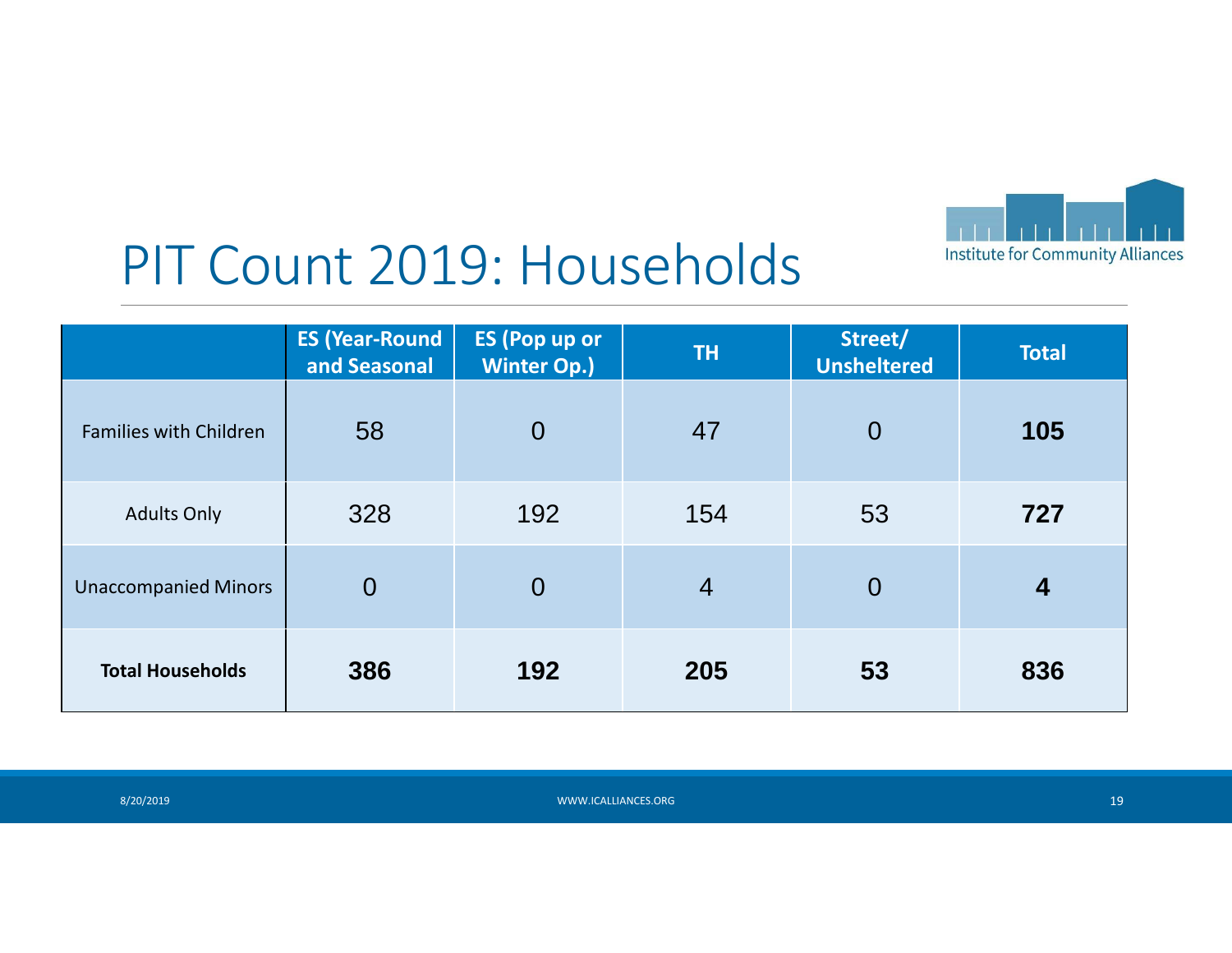PIT Count 2015-2019: Households Institute for Community Alliances



| 8/20/2019 | WWW.ICALLIANCES.ORG | 20 |
|-----------|---------------------|----|
|           |                     |    |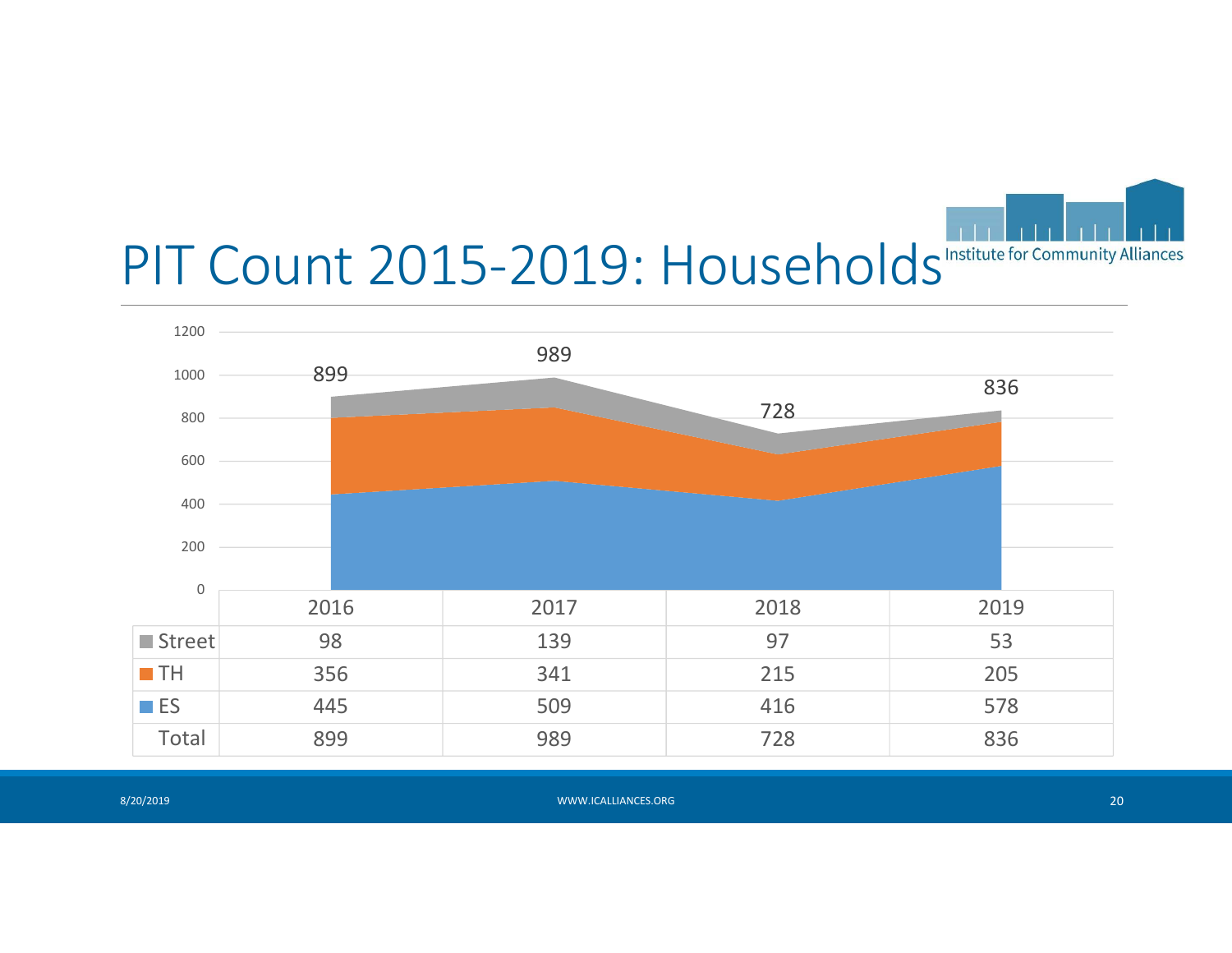

#### PIT Count 2019: Persons

|                               | <b>ES (Year-Round and)</b><br><b>Seasonal</b> | <b>ES (Pop up or</b><br><b>Winter Op.)</b> | TH.            | Street/<br><b>Unsheltered</b> | <b>Total</b> |
|-------------------------------|-----------------------------------------------|--------------------------------------------|----------------|-------------------------------|--------------|
| <b>Families with Children</b> | 170                                           | $\overline{0}$                             | 115            | $\overline{0}$                | 285          |
| <b>Adults Only</b>            | 335                                           | 197                                        | 154            | 53                            | 739          |
| Unaccompanied Minors          | $\overline{0}$                                | $\overline{0}$                             | $\overline{7}$ | $\overline{0}$                |              |
| <b>Total Persons</b>          | 505                                           | 197                                        | 276            | 53                            | 1031         |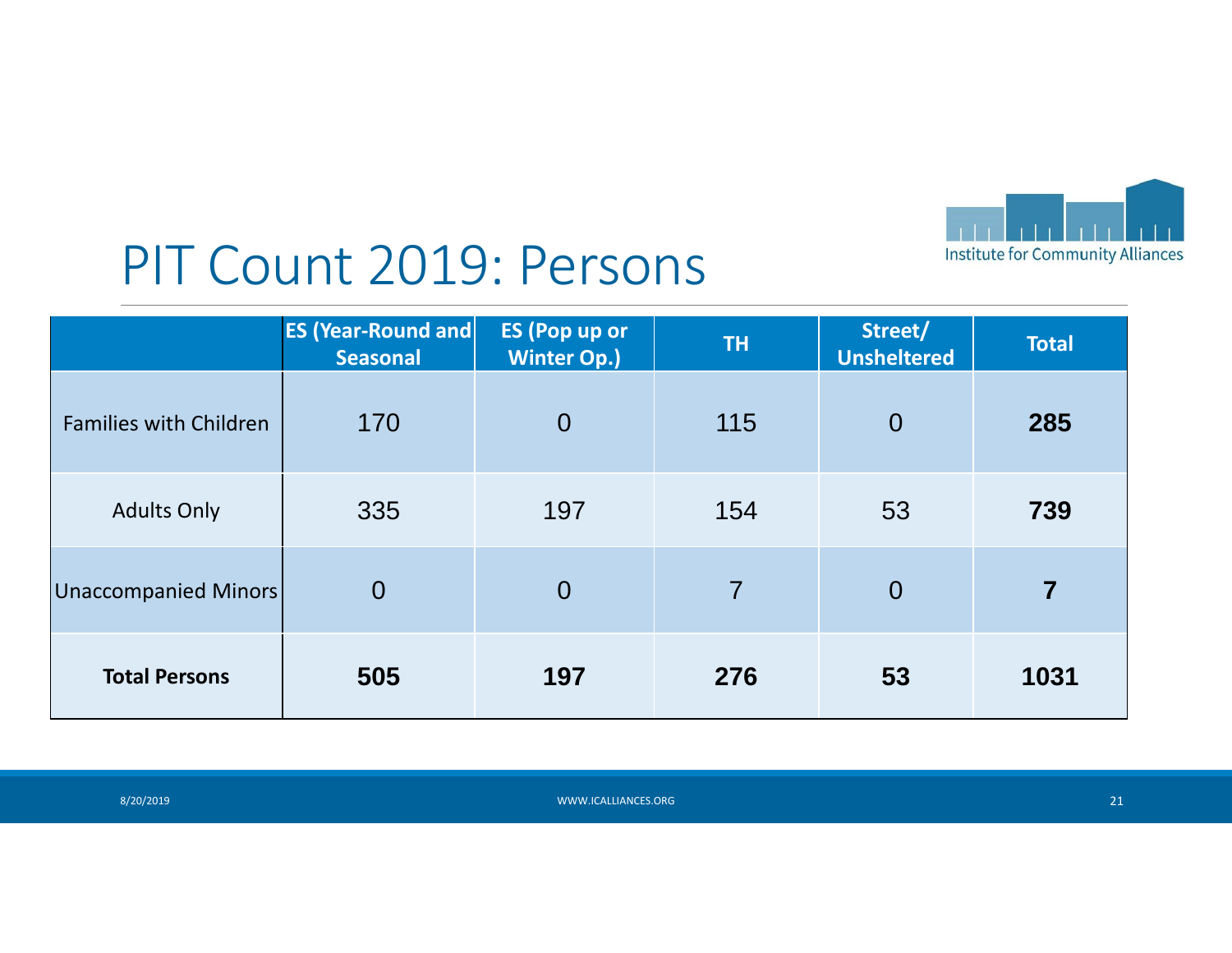

#### City PIT Count 2016-2019: Persons



|  | 8/20/2019 |
|--|-----------|
|  |           |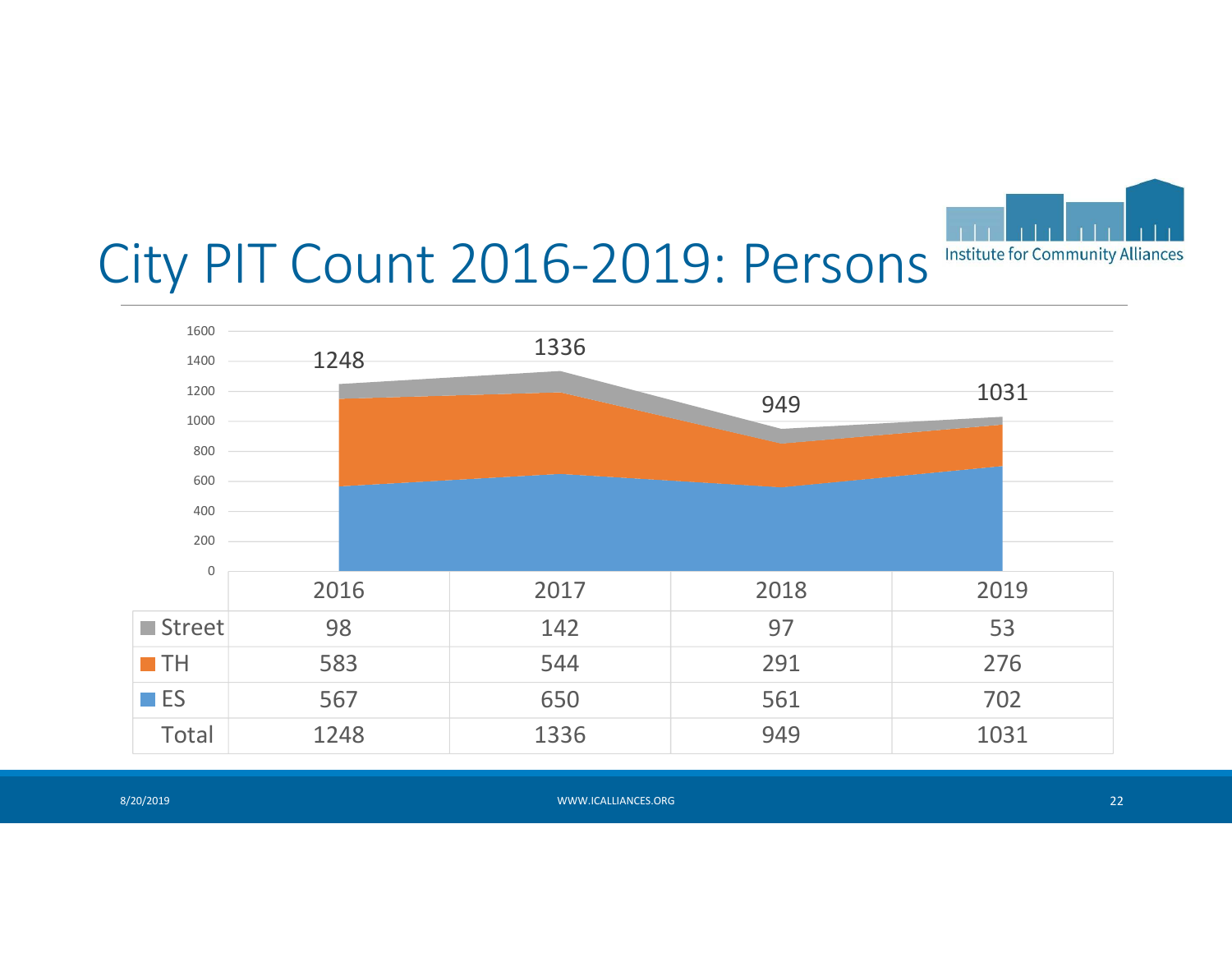

#### 2018 - 2019 Net PIT Change

|              |        | TH    | <b>Street</b> | Total |
|--------------|--------|-------|---------------|-------|
| <b>Total</b> | $+141$ | $-15$ | $-44$         | $+82$ |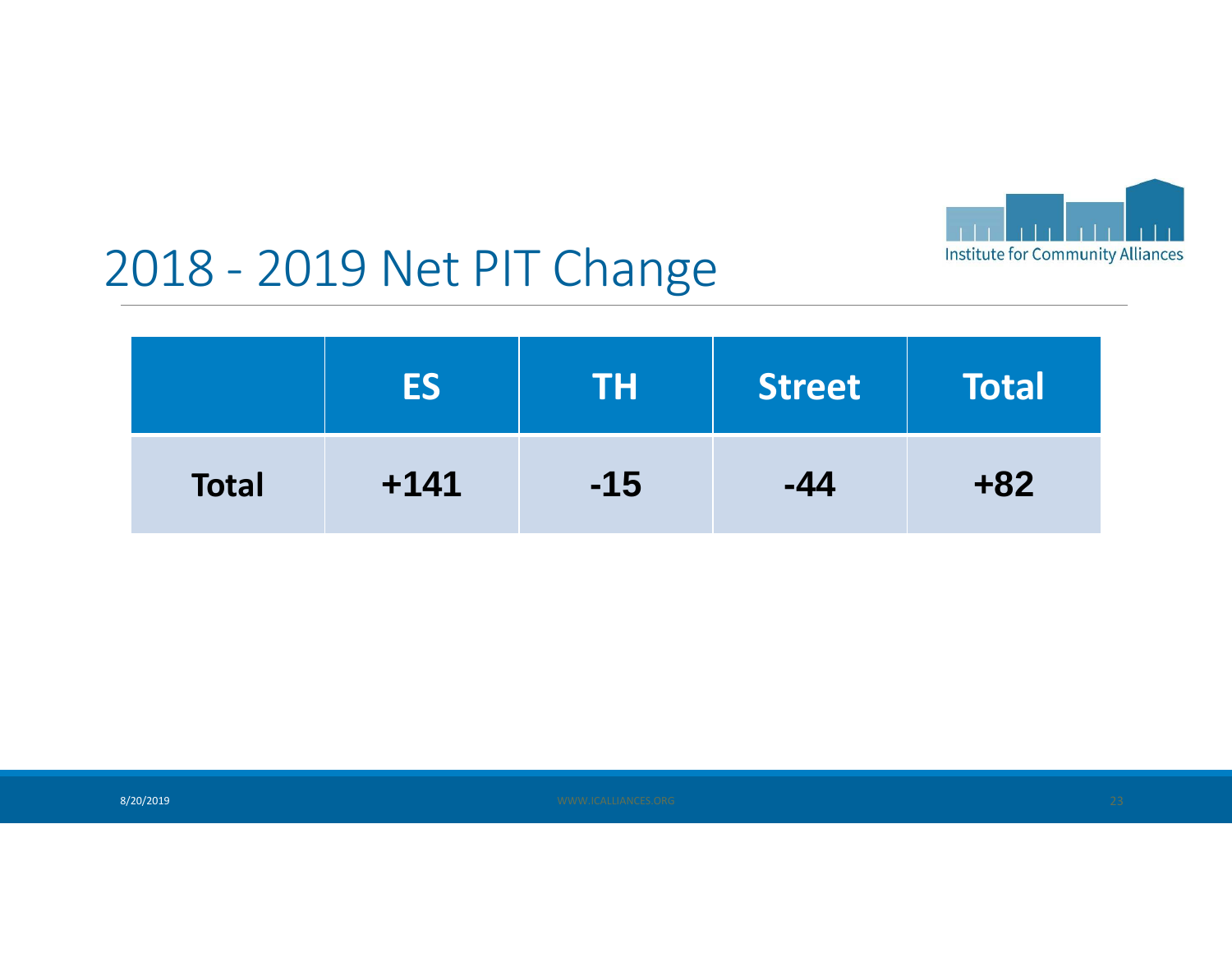# Chronic Homelessness 2016-2019 Institute for Community Alliances



| 8/20/2019 | WWW.ICALLIANCES.ORG | 447 |
|-----------|---------------------|-----|
|           |                     |     |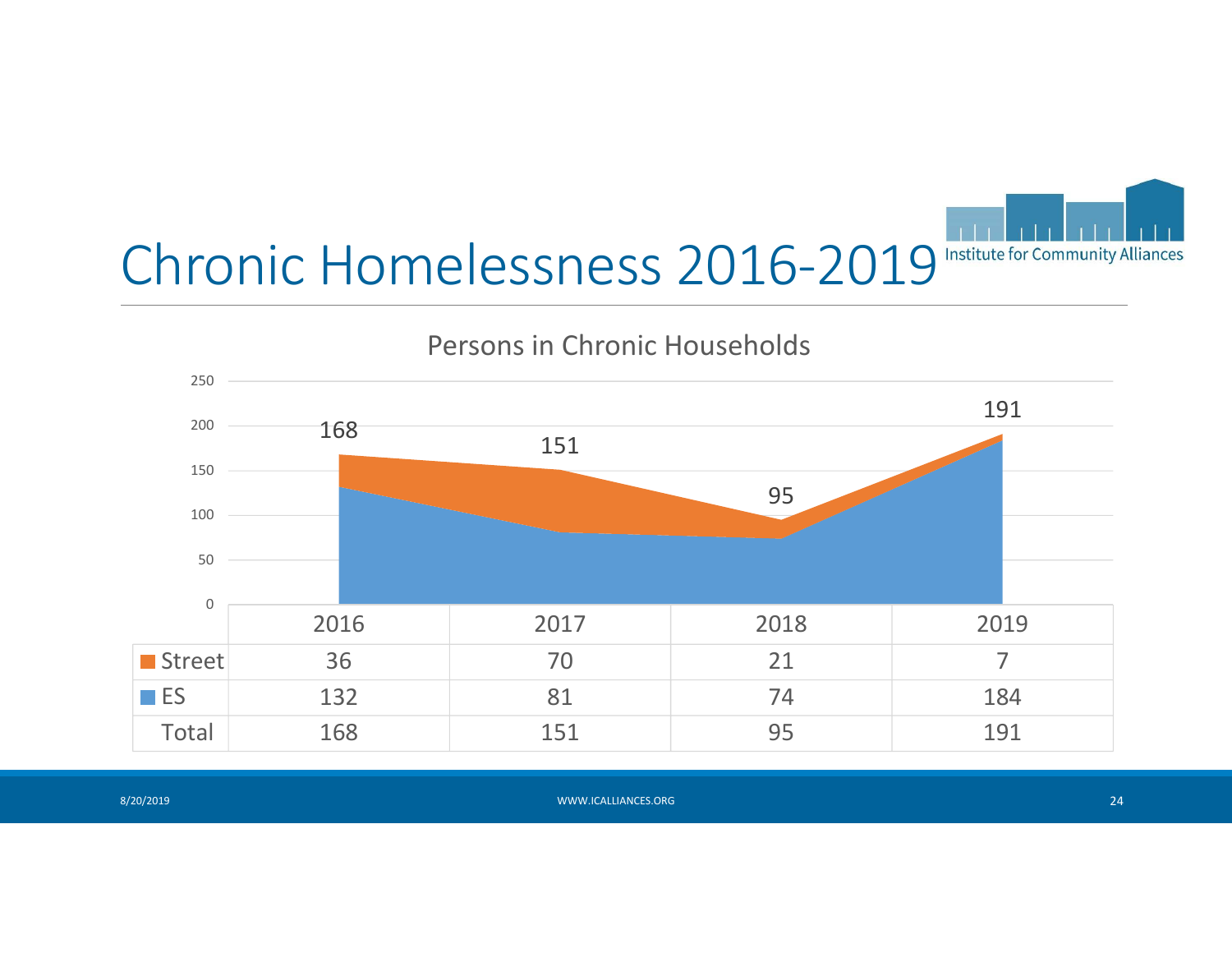

#### Veterans 2016-2019

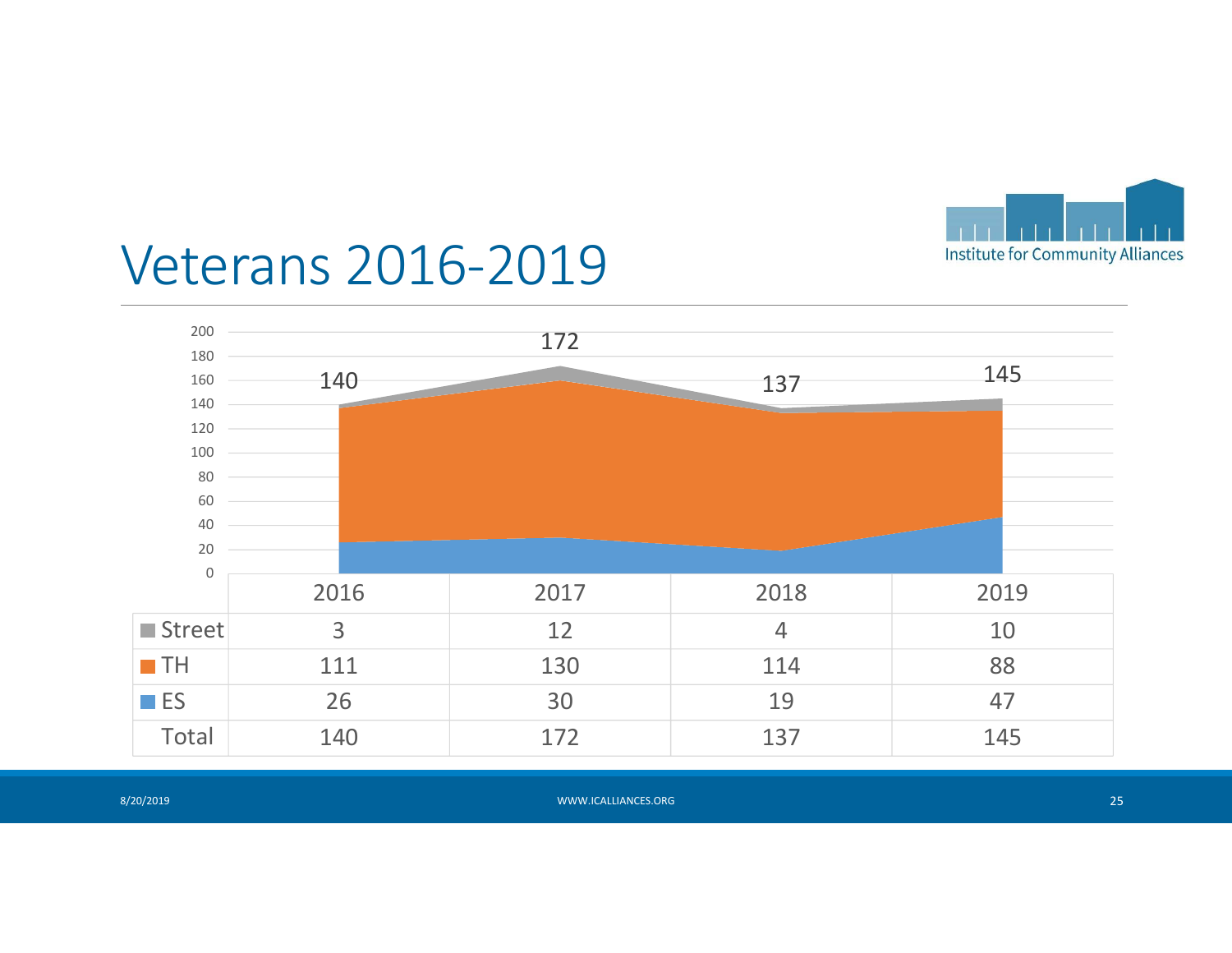

### Homeless Youth 2019

|                             | <b>ES</b> | <b>TH</b> | <b>Street</b>    | <b>Total</b> |
|-----------------------------|-----------|-----------|------------------|--------------|
| <b>Unaccompanied Youth</b>  | 22        | 21        | $\overline{3}$   | 46           |
| Parenting Youth             | 14        | 16        | $\boldsymbol{0}$ | 30           |
| Children of Parenting Youth | 16        | 19        | $\boldsymbol{0}$ | 35           |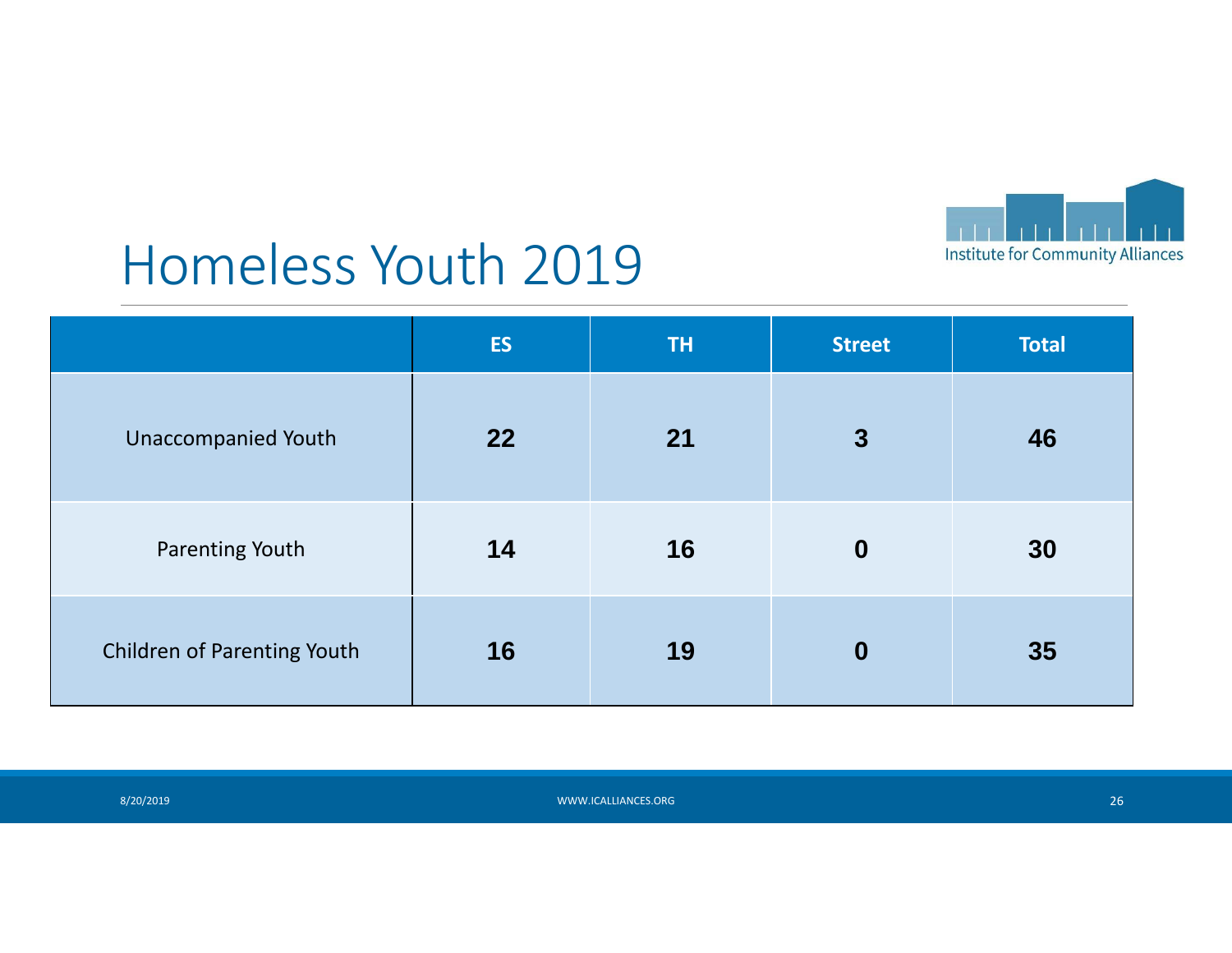

## HUD System Performance Measures

FEDERAL FISCAL YEAR 2018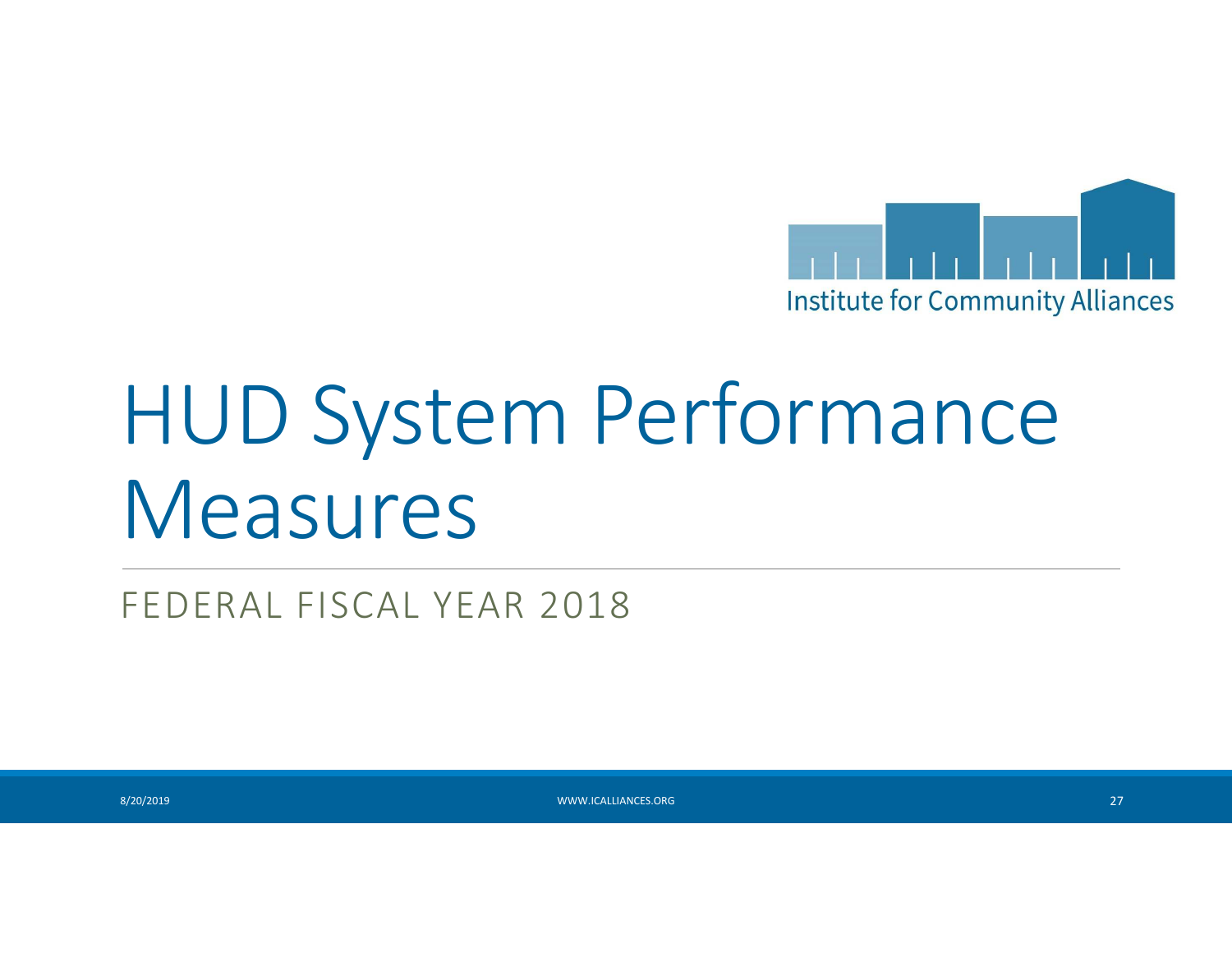#### SPMOverview

- Set of 6 measures and a data quality report generated by the HMIS that measure the CoC's progress in meeting the needs of people experiencing homelessness
- Submitted to HUD on May 31, 2019
- Looking at data from Oct. 1, 2017 Sept. 30, 2018
- HUD compares the SPM's for a CoC from one year to another, never to other CoC's
- HUD's funding decisions are be based, in part, on SPM's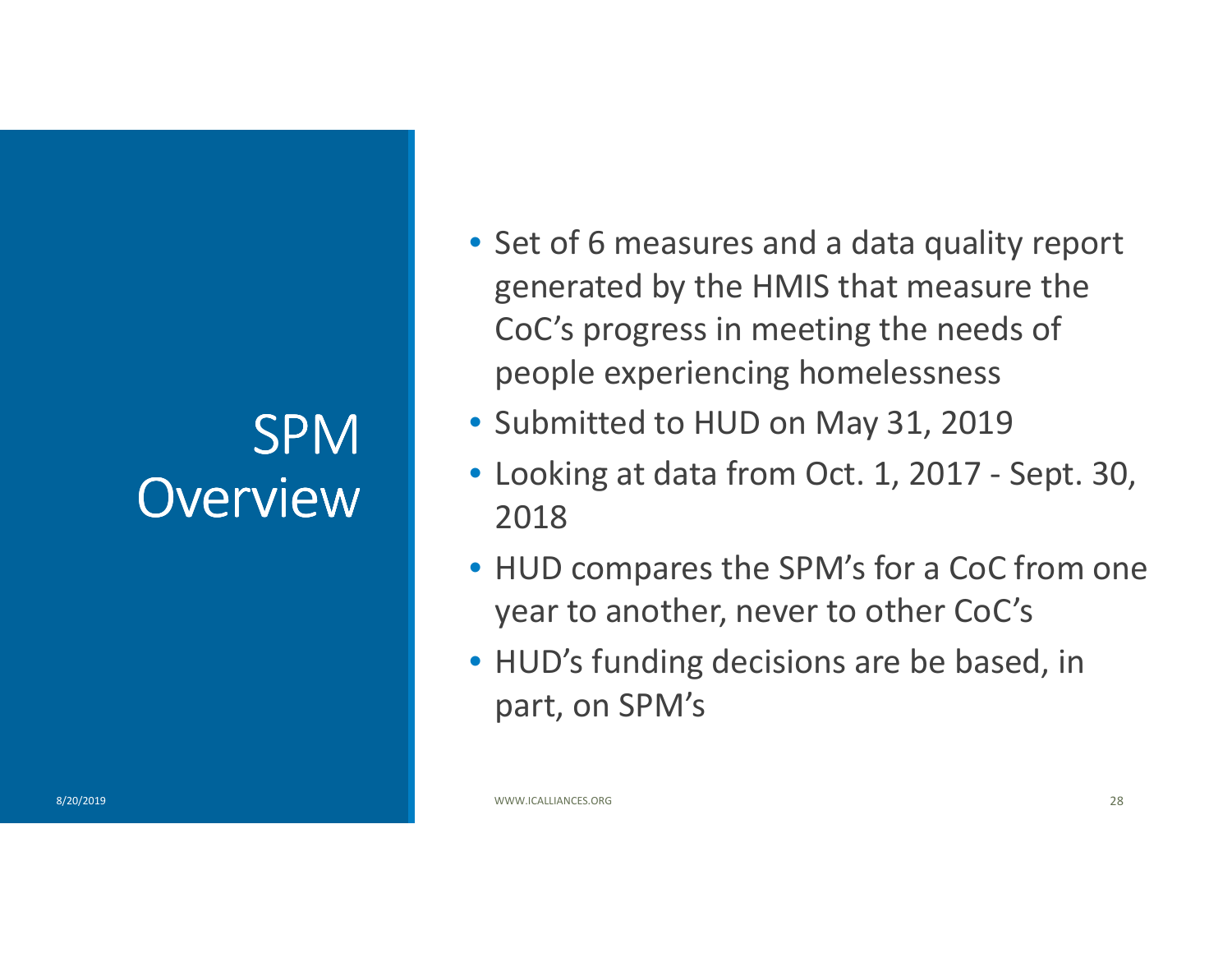### What does HUD Look at?

- Measure 1: Length of Time Homeless
- Measure 2: Returns to Homelessness
- Measure 3: HMIS Annual Sheltered **Counts**
- Measure 4: Changes in Income
- Measure 5: Persons Experiencing Homelessness for the first time
- Measure 7: Exits to Permanent Housing Destinations
- Data Quality Report